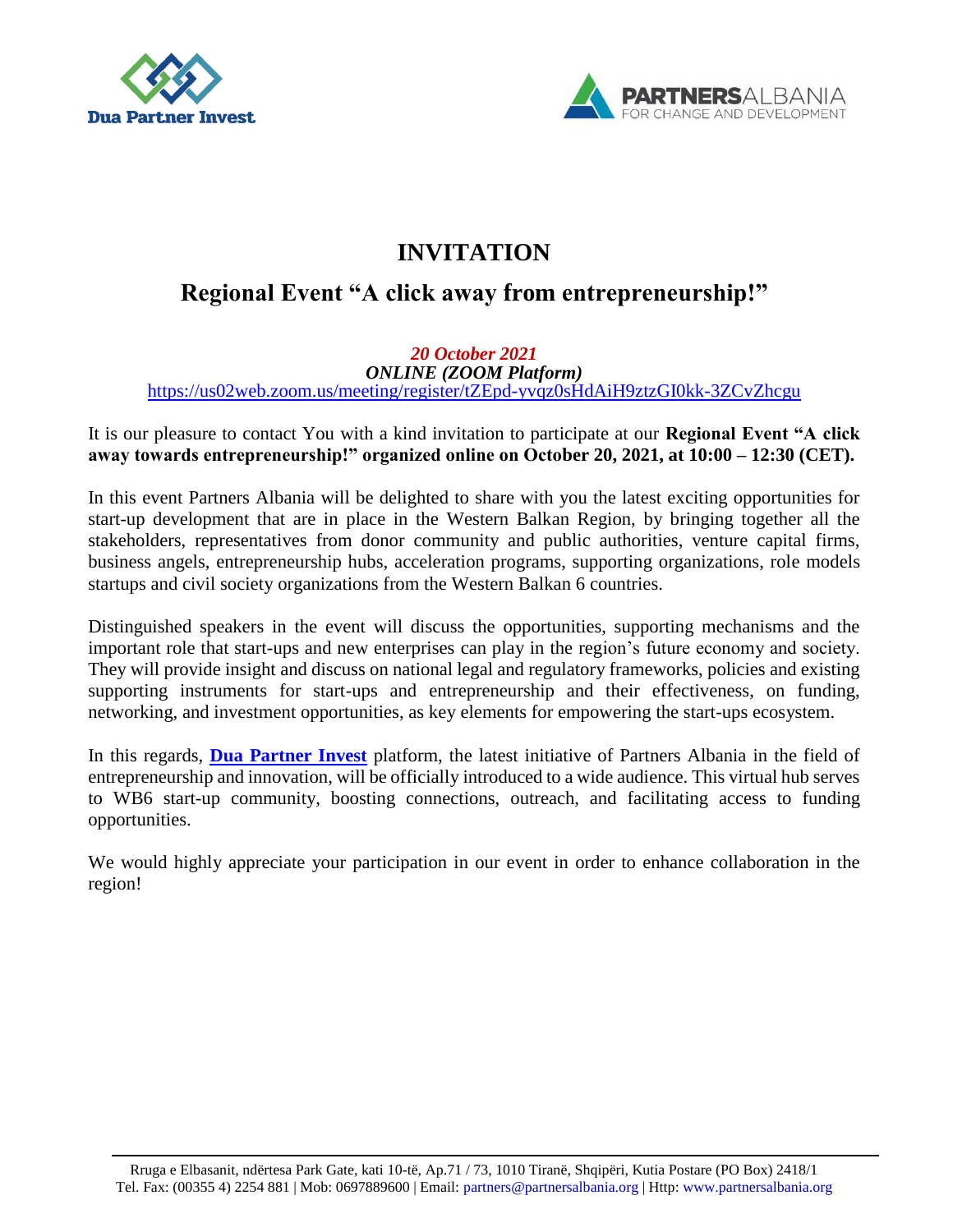



# **Regional Event "A click away from entrepreneurship!"**

### *20 October 2021 ONLINE (ZOOM Platform)*  <https://us02web.zoom.us/meeting/register/tZEpd-yvqz0sHdAiH9ztzGI0kk-3ZCvZhcgu>

## **AGENDA**

- **09:45 – 10:00 Participants joining and the video of Dua Partner Invest teasers on the background**
- **10:00 – 10:45 Panel 1: EU strategies and mechanisms in support of star-ups and entrepreneurship in the Western Balkan Region**

The European Union is the primary political and economic partner and biggest investor in the Western Balkans, with thousands of projects that support creative and innovative ideas, create business opportunities, facilitates regional cooperation, and improve people's lives. Speakers of this panel will share and discuss with the audience on these opportunities, supporting mechanisms and the important role startups and new enterprises can play in the region's future economy and society.

*The language of the panel will be English. Translation in Albanian, Macedonian, and Serbian will be provided.*

Moderator – Ms. Juliana Hoxha, Director, Partners Albania for Change and Development

Speakers:

- Ms. Juliana Hoxha, Director, Partners Albania for Change and Development
- Mr. Patrick Klein, Head of Sector, Social Economy and Social Enterprise, Directorate-General for Internal Market, Industry, Entrepreneurship and SMEs (DG GROW), European Commission
- Mr. Roberto Estelles Colom, Programme Manager, Directorate-General for Neighborhood and Enlargement Negotiations at European Commission (DG NEAR), European Commission
- Ms. Maja Handjiska-Trendafilova, Head of Program Department, Regional Cooperation Council

Questions and Answers

| $10:45 - 10:50$ | <b>Transit to the <math>2nd</math> Panel – Parallel Sessions</b> |  |
|-----------------|------------------------------------------------------------------|--|
|                 |                                                                  |  |

**10:50– 11:35 Panel 2: Public Policies and Mechanisms in enabling a favourable environment for start-ups and entrepreneurship in the Western Balkan countries**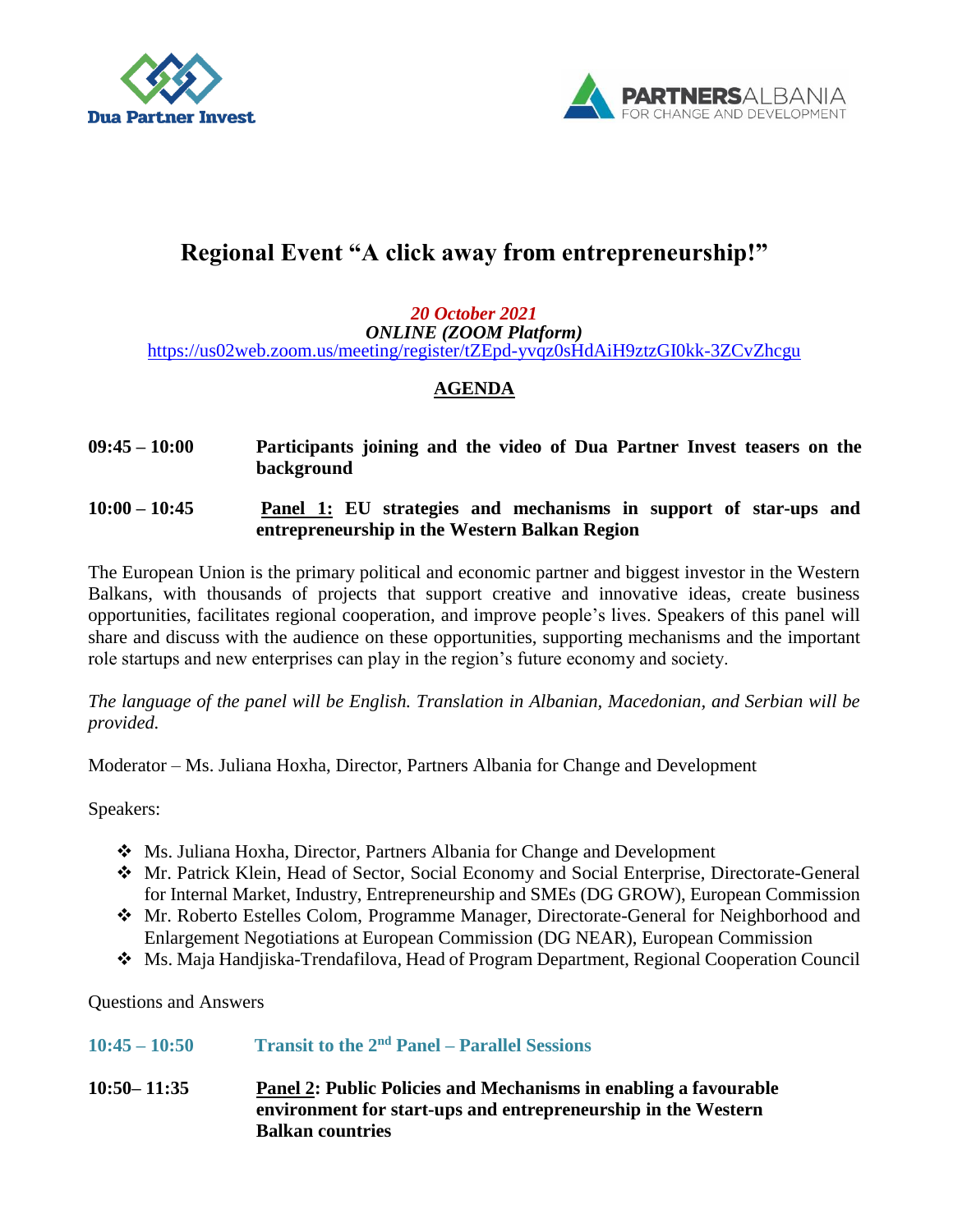



Startups need favorable and fair conditions to grow at every stage of their life cycle. Providing the best framework conditions can help promising startups to grow. Development of appropriate legal, regulatory and fiscal frameworks for the operation of social economy enterprises and organizations, is one of the main recommendations of the European Social Economy Summit *Mannheim 202,* too. Speakers of this panel, government' representatives and supporting organizations from all WB countries, will provide insight and discuss on national legal and regulatory framework, policies and existing supporting mechanisms for startups and entrepreneurship and their effectiveness.

The session will be hosted in two parallel break out rooms:

### BR1: Representatives from Albania, Kosovo\*, and North Macedonia

*The language of the panel will be English, Albanian, and Macedonian. Translation will be provided accordingly.*

Moderator – Mr. Shkëlzen Marku, Co-founder and Managing Director, Yunus Social Business Balkans

Speakers:

- Ms. Edona Bilali, Minister of State for the Protection of Entrepreneurship, **Albania**
- Government representatives from **Kosovo** (TBC)
- Mr. Jumni Ademi, State Counselor for Entrepreneurship, Ministry of Economy, **North Macedonia**
- Ms. Klotilda Kosta, Director of Programs, Partners Albania for Change and Development, **Albania**
- Mr. Uranik Begu, Executive Director, Innovation Center, **Kosovo**
- Mr. Igor Madzov, Founder and President, StartupMacedonia, **North Macedonia**

Questions and Answers

BR2: Representatives from Bosnia & Hercegovina, Montenegro and Serbia *The language of the panel will be English, and Serbian. Translation will be provided accordingly.*

Moderator: Ms. Nikica Kusinikova, Executive Director, Association Konekt

Speakers:

- Mr. Nevzet Sefo, Expert Advisor, Federal Ministry of Development, Entrepreneurship and Crafts, **Bosnia & Hercegovina**
- Ms. Marijeta Barjaktarovic Lanzardi, Head of the Main Office for Innovation and Technological Development, Ministry of Economic Development, **Montenegro**
- Ms. Milena Kostadinovic, Operations Manager, Innovation Fund, **Serbia**
- Ms. Sejdefa Basic, Collective Impact Director, Mozaik Foundation, **Bosnia & Hercegovina**
- Mr. Igor Milosevic, Program Developer, ADP-Zid, **Montenegro**
- Ms. Dina Rakin, Director, Coalition for Solidarity Economy Development, **Serbia**

\* This designation is without prejudice to positions on status, and is in line with UNSCR 1244 and the ICJ Opinion on the Kosovo declaration of independence.